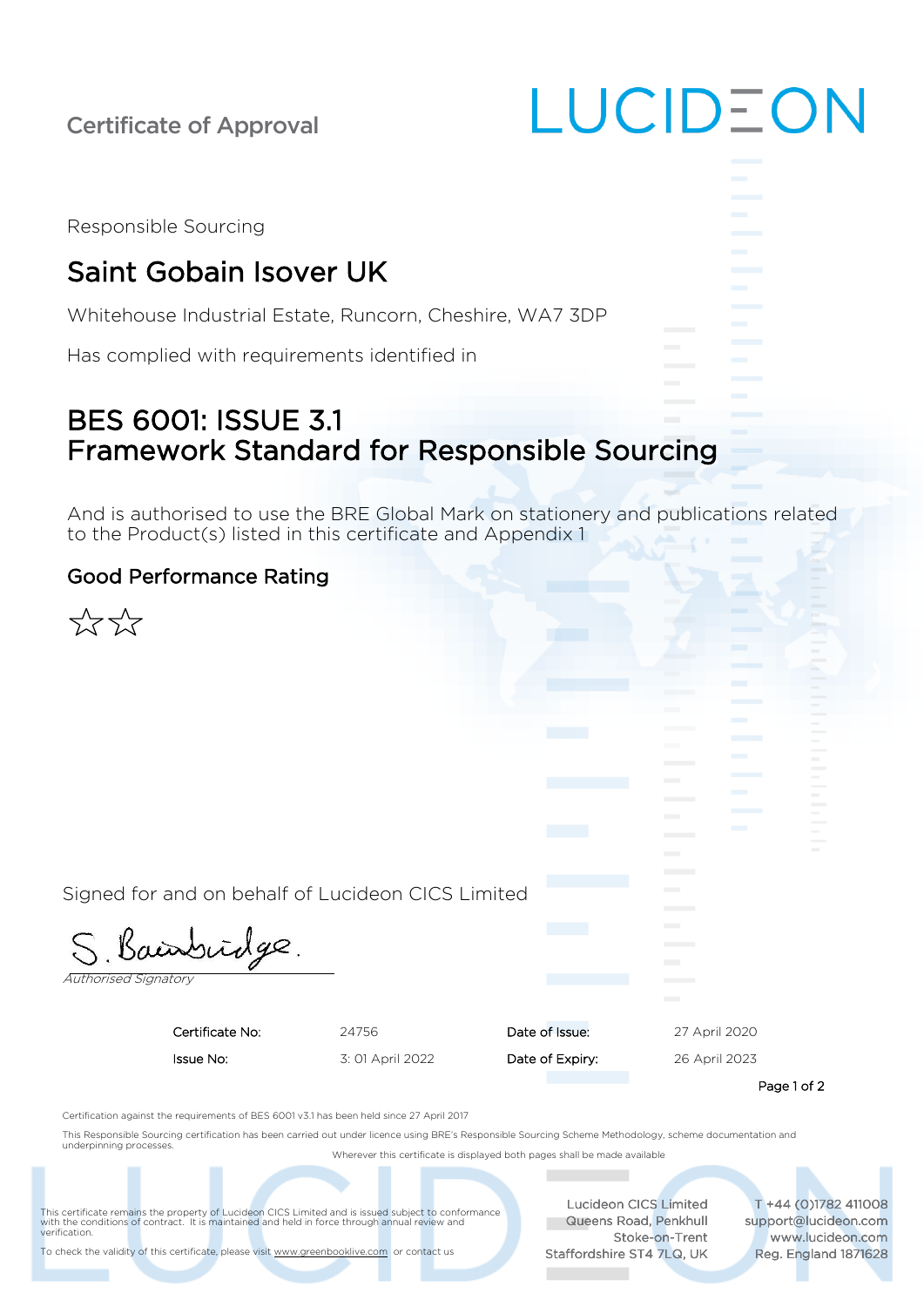### Certificate of Approval

LUCIDEON

Responsible Sourcing

## Saint Gobain Isover UK

### Scoring Table - Company Achieved Rating

| Section |                                            |    |                     |   | Score                |   |                  |
|---------|--------------------------------------------|----|---------------------|---|----------------------|---|------------------|
|         |                                            |    | $\overline{2}$      | 3 |                      | 5 | <b>Bonus</b>     |
| 3.2.1   | Responsible Sourcing Policy                | 1  |                     |   |                      |   |                  |
| 3.2.2   | Legal compliance                           | 1  |                     |   |                      |   |                  |
| 3.2.3   | Quality management system                  |    | $\overline{2}$      |   |                      |   |                  |
| 3.2.4   | Supplier management system                 | 1  |                     |   |                      |   |                  |
| 3.3.1   | Material traceability through supply chain |    |                     | 3 |                      |   |                  |
| 3.3.2   | EMS in the supply chain                    |    |                     |   | 4                    |   |                  |
| 3.3.3   | H&SMS in the supply chain                  | 1  |                     |   |                      |   |                  |
| 3.4.1   | Greenhouse gas emissions                   |    |                     |   |                      | 5 |                  |
| 3.4.2   | Energy management                          | 1  |                     |   |                      |   |                  |
| 3.4.3   | Resource use                               | 1  |                     |   |                      |   |                  |
| 3.4.4   | Waste prevention and management            |    | 2                   |   |                      |   |                  |
| 3.4.5   | Water abstraction                          |    | $\overline{2}$      |   |                      |   |                  |
| 3.4.6   | Life Cycle Assessment (LCA)                |    |                     | 3 |                      |   |                  |
| 3.4.7   | Ecotoxicity                                | 1  |                     |   |                      |   |                  |
| 3.4.8   | Transport impacts                          |    |                     |   |                      |   |                  |
| 3.4.9   | Employment and skills                      | 1  |                     |   |                      |   |                  |
| 3.4.10  | Local community engagement                 | 1  |                     |   |                      |   |                  |
| 3.4.11  | <b>Business ethics</b>                     | 1  |                     |   |                      |   | $\mathbf{1}$     |
|         | Total Achieved Section Scores:             | 13 |                     |   | Sections 3.2 and 3.3 |   | <b>Excellent</b> |
|         |                                            | 20 | Section 3.4<br>Good |   |                      |   |                  |
|         |                                            |    |                     |   |                      |   |                  |
|         | Overall Rating                             | 23 | Good                |   |                      |   |                  |

Individual Certificate appendices show site/product specific ratings.

Key: Score available

| Score available                                               |  |
|---------------------------------------------------------------|--|
| Highest site specific score $\begin{bmatrix} 0 \end{bmatrix}$ |  |
| Achieved Score                                                |  |

Wherever this certificate is displayed both pages shall be made available

Page 2 of 2

This certificate remains the property of Lucideon CICS Limited and is issued subject to conformance<br>with the conditions of contract. It is maintained and held in force through annual review and<br>verification.

To check the validity of this certificate, please visi[t www.greenbooklive.com](http://www.greenbooklive.com/) or contact us.

Lucideon CICS Limited Queens Road, Penkhull Stoke-on-Trent Staffordshire ST4 7LQ, UK

**COL** 

T +44 (0)1782 411008 support@lucideon.com www.lucideon.com Reg. England 1871628